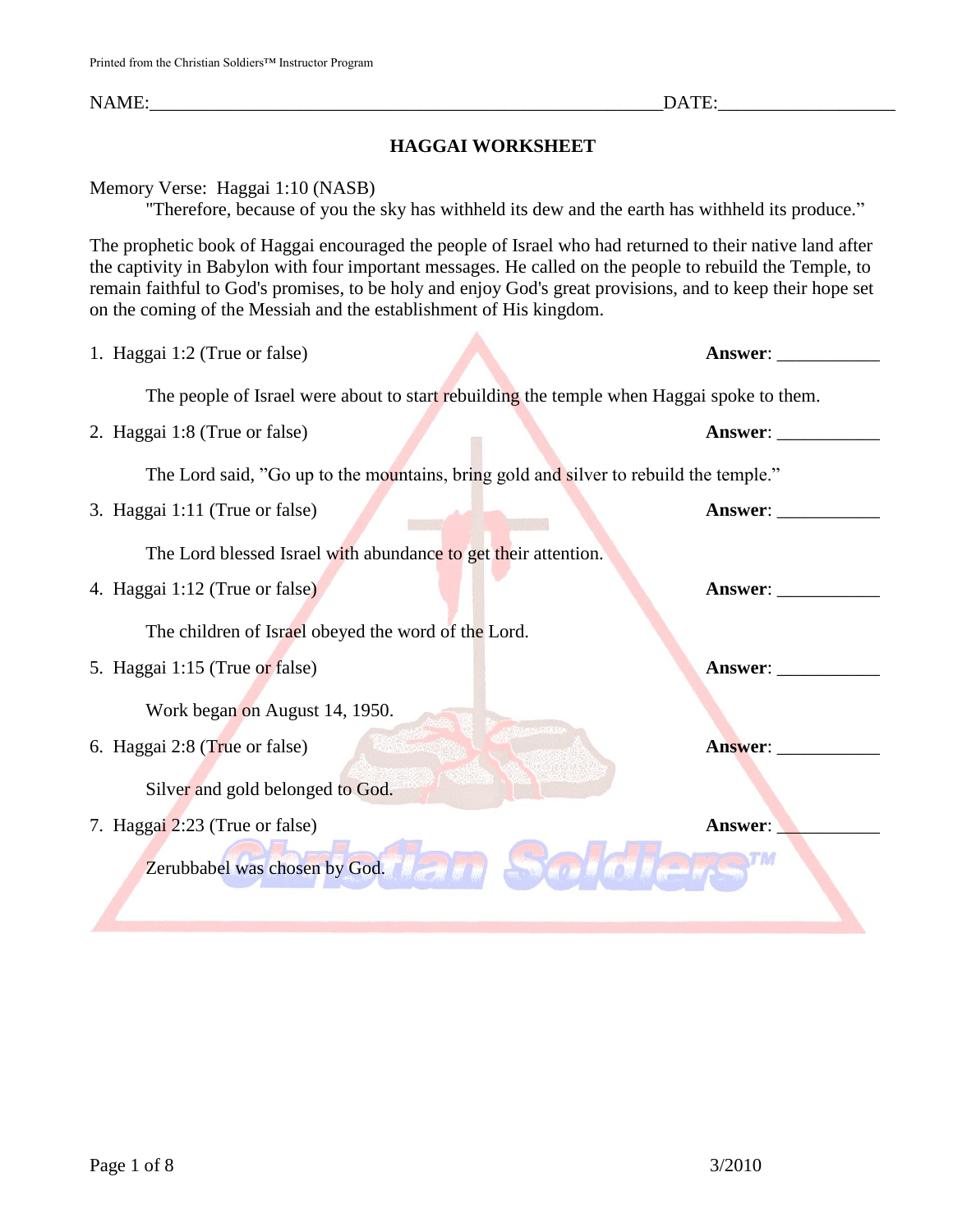NAME: THE CONSTRUCTED STATE OF THE CONSTRUCTION OF THE CONSTRUCTION OF THE CONSTRUCTION OF THE CONSTRUCTION OF THE CONSTRUCTION OF THE CONSTRUCTION OF THE CONSTRUCTION OF THE CONSTRUCTION OF THE CONSTRUCTION OF THE CONSTRU

## **ZECHARIAH WORKSHEET**

Memory Verse: Zechariah 4:6 (NASB)

Not by might nor by power, but by My Spirit,' says the LORD of hosts.

The Book of Zechariah is a prophetic book that portrays the coming glory of the MESSIAH. Zechariah was a priest as well as a prophet, and he began to prophesy shortly after Haggai. Jeremiah's prophecies concerning the domination of Babylon for 70 years had been fulfilled. The captives who had returned were becoming disheartened and depressed. Haggai gave them initiative and the people began to work on rebuilding. Zechariah encouraged the Jews in rebuilding the temple by unfolding the glorious future in contrast with their present depression.

1. Zechariah 1:2

"The Lord was very with your fathers."

2. Zechariah 1:13

Then the \_\_\_\_\_\_\_\_\_\_\_\_\_\_\_\_\_\_\_\_of the LORD said, "LORD Almighty, how long will you withhold

\_\_\_\_\_\_\_\_\_\_\_\_\_\_ from Jerusalem and from the towns of \_\_\_\_\_\_\_\_\_\_\_\_\_\_, which you have been

with these **years?"** 

#### 3. Zechariah 2:1

Then I lifted up my eyes and looked, and behold, there was a \_\_\_\_\_\_\_\_\_\_\_\_\_\_\_\_ with a

\_\_\_\_\_\_\_\_\_\_\_\_\_ \_\_\_\_\_\_\_\_\_\_ in his hand.

4. Zechariah 3:8

"Listen, O high priest \_\_\_\_\_\_\_\_\_\_\_\_\_\_\_\_ and your associates seated before you, who are men

symbolic of things to come: I am going to bring my servant, the \_\_\_\_\_\_\_\_\_\_\_\_\_\_\_\_

#### 5. Zechariah 5:1

I looked again - and there before me was a **was a** and the set of the set of the set of the set of the set of the set of the set of the set of the set of the set of the set of the set of the set of the set of the set of th

6. Zechariah 5:6

"It is a measuring  $\blacksquare$ " And he added, "This is the  $\blacksquare$  of the people throughout the land." Buan Soloie. throughout the land."

# 7. Zechariah 6:5

The angel answered me, "These are the \_\_\_\_\_\_\_\_\_\_\_\_\_ \_\_\_\_\_\_\_\_\_\_\_\_\_ of heaven, going out from

standing in the presence of the \_\_\_\_\_\_\_\_\_\_\_\_\_\_ of the whole world.

#### 8. Zechariah 6:13

It is he who will build the temple of the LORD, and he will be clothed with \_\_\_\_\_\_\_\_\_\_\_\_\_\_\_\_\_\_\_\_\_ and

will sit and rule on his throne. And he will be a \_\_\_\_\_\_\_\_\_\_\_\_\_\_\_\_\_ on his throne.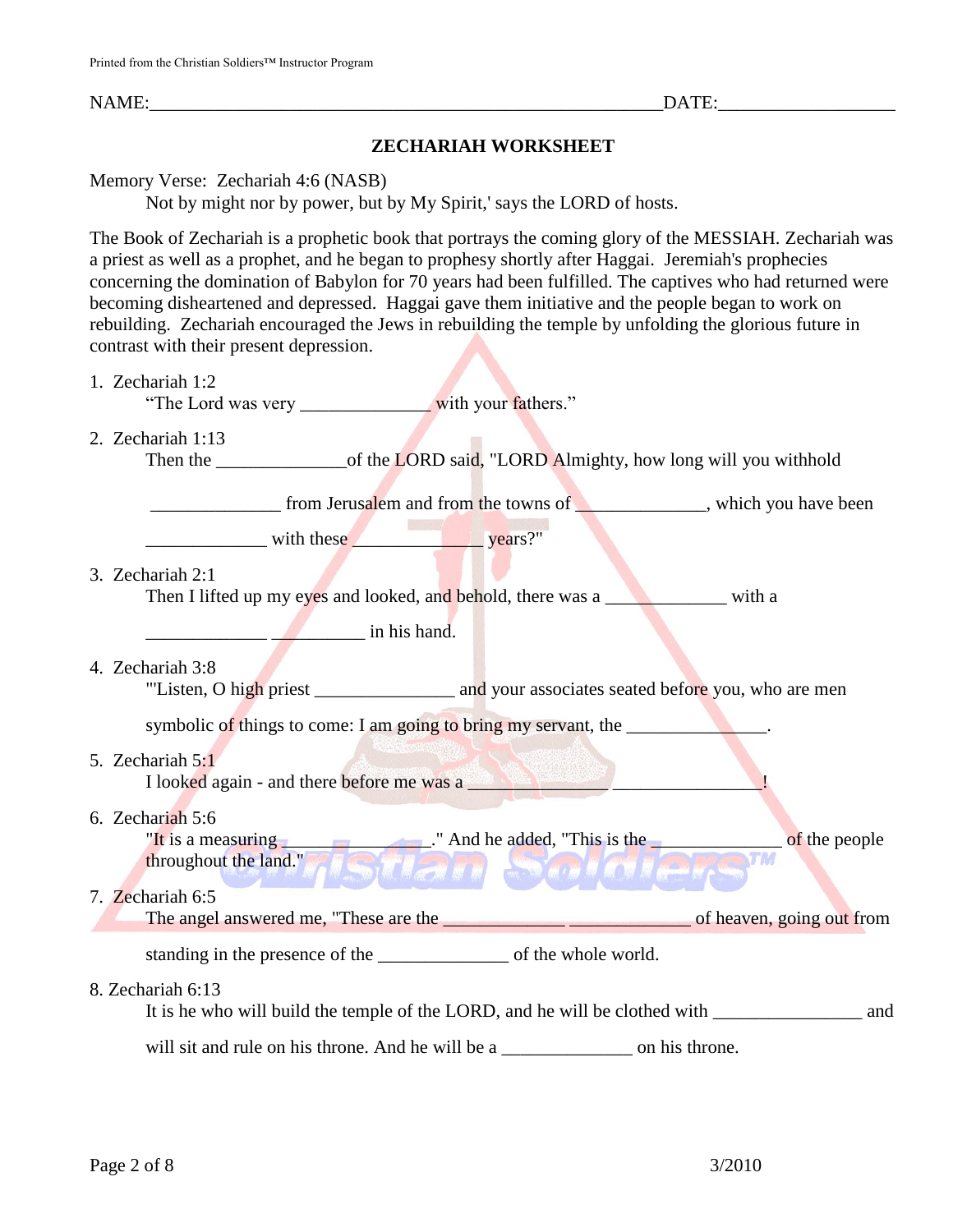| NAME: NAME:                                                         |                                                                                                     |  |  |
|---------------------------------------------------------------------|-----------------------------------------------------------------------------------------------------|--|--|
|                                                                     |                                                                                                     |  |  |
| 9. Zechariah 9:9                                                    | See, your ________________ comes to you, righteous and having salvation, gentle and riding on a     |  |  |
| $\frac{1}{2}$ , on a $\frac{1}{2}$ , the foal of a donkey.          |                                                                                                     |  |  |
|                                                                     |                                                                                                     |  |  |
| 10. Zechariah 11:12-13                                              | So they paid me _________________ pieces of silver. And the LORD said to me, "Throw it to the       |  |  |
|                                                                     | potter"-the handsome price at which they priced me! So I took the thirty pieces of silver and threw |  |  |
| them into the house of the _______________ to the ________________. |                                                                                                     |  |  |
| 11. Zechariah 12:10                                                 |                                                                                                     |  |  |
|                                                                     |                                                                                                     |  |  |
|                                                                     |                                                                                                     |  |  |
| the control of the control of the                                   |                                                                                                     |  |  |
| 12. Zechariah 13:7                                                  |                                                                                                     |  |  |
|                                                                     | will be scattered, "                                                                                |  |  |
| 13. Zechariah 14:9                                                  |                                                                                                     |  |  |
|                                                                     |                                                                                                     |  |  |
|                                                                     |                                                                                                     |  |  |
|                                                                     |                                                                                                     |  |  |
|                                                                     |                                                                                                     |  |  |
|                                                                     |                                                                                                     |  |  |
|                                                                     | <b>BELLEVILLE AND ANGELES</b>                                                                       |  |  |
|                                                                     |                                                                                                     |  |  |
|                                                                     |                                                                                                     |  |  |
|                                                                     |                                                                                                     |  |  |
|                                                                     |                                                                                                     |  |  |
|                                                                     | Christian Soldiers"                                                                                 |  |  |
|                                                                     |                                                                                                     |  |  |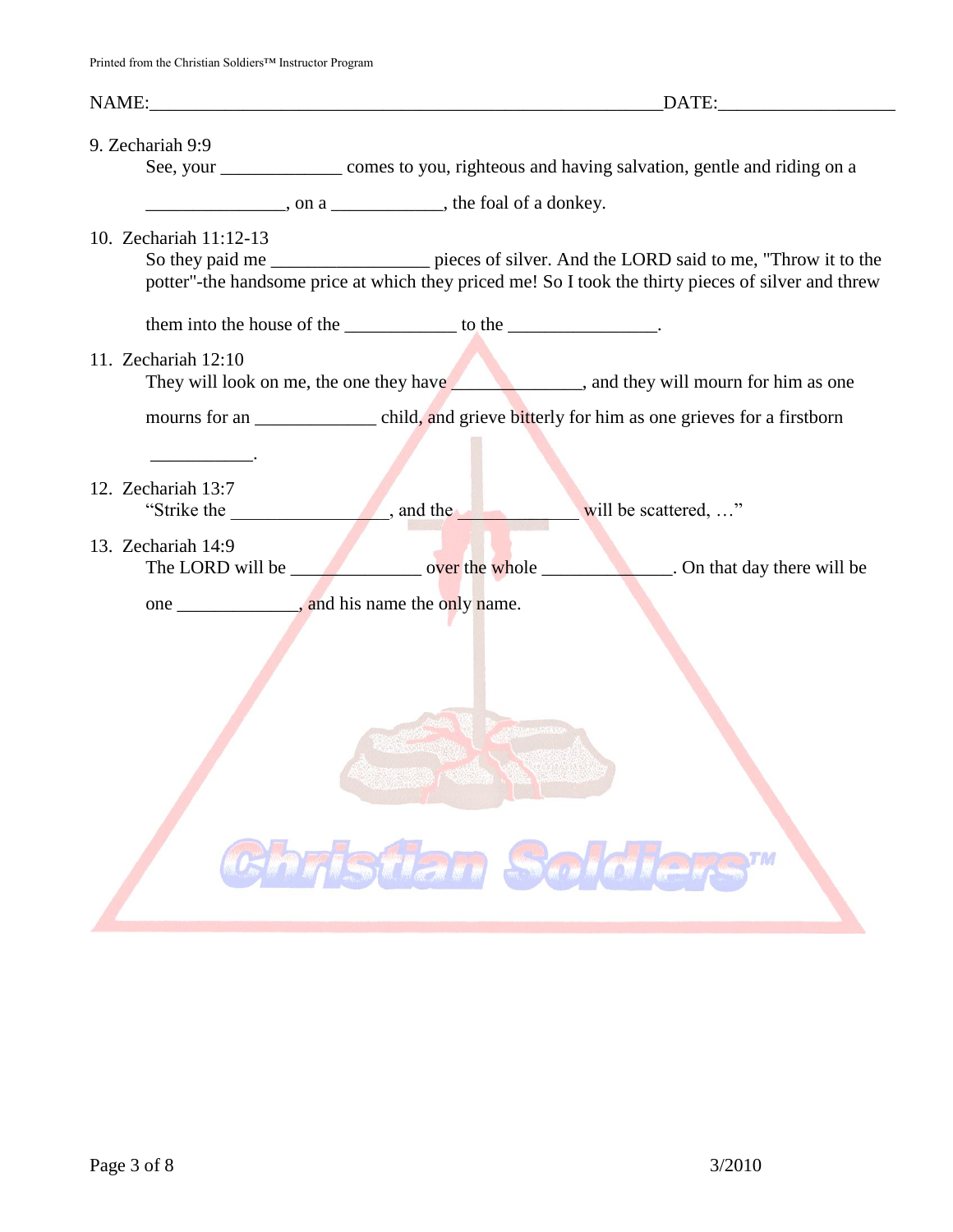NAME: THE CONSTRUCTED STATE OF THE CONSTRUCTION OF THE CONSTRUCTION OF THE CONSTRUCTION OF THE CONSTRUCTION OF THE CONSTRUCTION OF THE CONSTRUCTION OF THE CONSTRUCTION OF THE CONSTRUCTION OF THE CONSTRUCTION OF THE CONSTRU

### **MALACHI WORKSHEET**

#### Memory verse: Malachi 4:4 (NIV)

"Remember the law of my servant Moses, the decrees and laws I gave him at Horeb for all Israel.

The book of Malachi is a prophetic book that rebukes the people of Israel for their shallow worship practices. Portions are written in a debate format. God first makes a statement of truth, the people deny it, then God refutes their argument in great detail, restating and proving the truth. Malachi also uses questions and answers freely to focus his accusations toward the priesthood as well as the people.

#### 1. Malachi 1:7

"You place defiled food on my altar. But you ask, "How have we defiled your?" By saying that the

Lord's table is

#### 2. Malachi 1:8

"When you bring blind animals for sacrifice, is that not wrong? When you sacrifice crippled or

diseased animals, is that not wrong? Try offering them to your Number 2014. Would he be

pleased with you? Would he accept you?" says the \_\_\_\_\_\_\_\_\_\_\_\_\_\_\_\_\_\_\_\_\_\_\_\_.

#### 3. Malachi 1:9

"Now implore God to be gracious to us. With such \_\_\_\_\_\_\_\_\_\_\_\_\_\_\_\_\_ in your hands, will he accept you?" says the Lord Almighty.

#### 4. Malachi 2:1-2

"And now this admonition for you, The state of the state of the state of the state of the state of the state of the state of the state of the state of the state of the state of the state of the state of the state of the st

if you do not set your heart to honor my name," says the Lord Almighty, "I will send a

upon you, and I will curse your blessings. Yes, I have already cursed them, because you have not

set your heart to **and the set of the set of the set of the set of the set of the set of the set of the set of the set of the set of the set of the set of the set of the set of the set of the set of the set of the set of t** 

#### 5. Malachi 3:6-7

"I the Lord do not change. So you O descendants of are not destroyed. Ever since

後漢

the time of your forefathers you have turned away from my decrees and have not kept them.

to me, and I will return to you," says the Lord Almighty.

#### 6. Malachi 4:2

"But for you who revere my name, the sun of righteousness will rise with healing in its wings. And

you will leap like \_\_\_\_\_\_\_\_\_\_\_\_\_ released from a stall."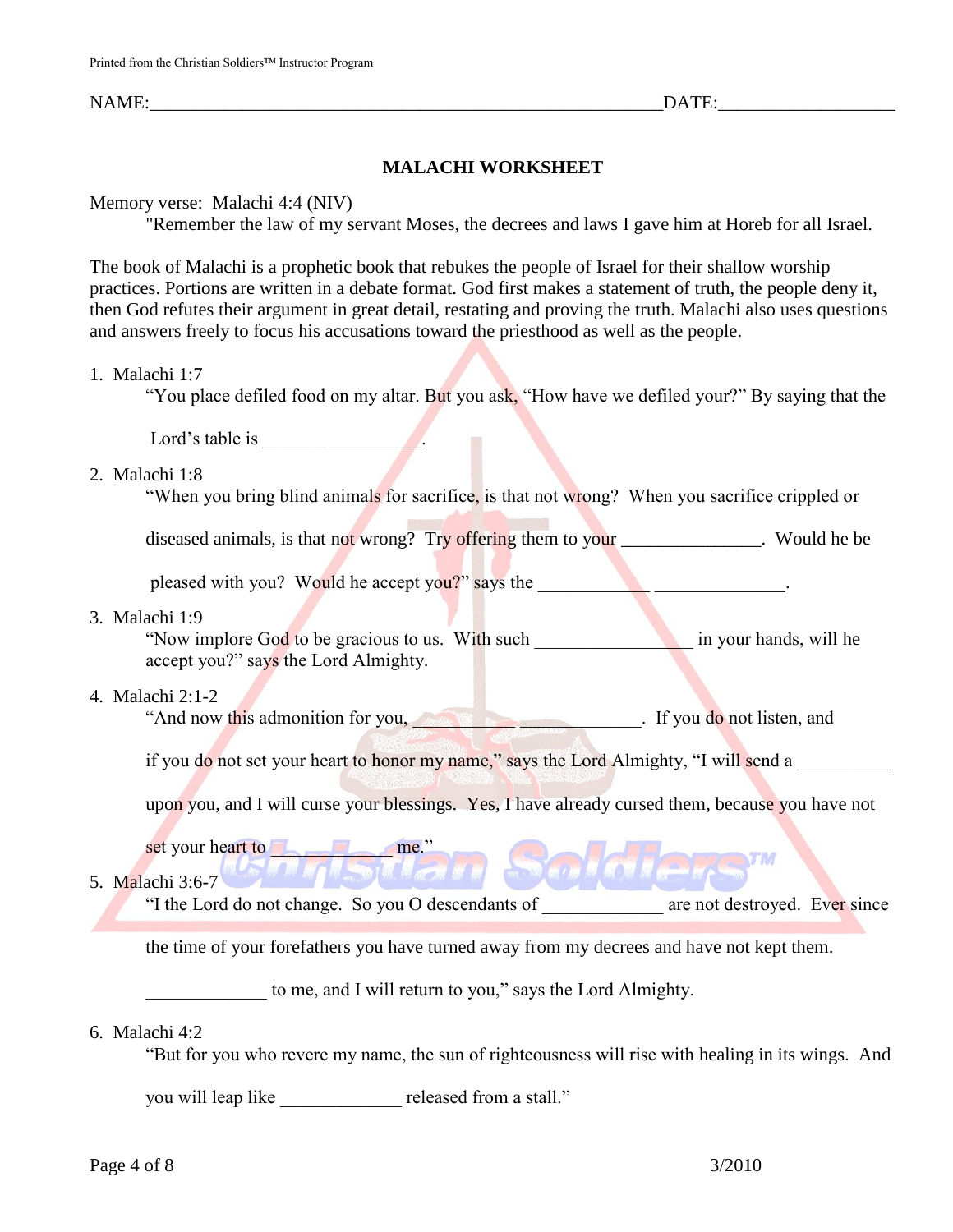NAME:\_\_\_\_\_\_\_\_\_\_\_\_\_\_\_\_\_\_\_\_\_\_\_\_\_\_\_\_\_\_\_\_\_\_\_\_\_\_\_\_\_\_\_\_\_\_\_\_\_\_\_\_\_\_\_DATE:\_\_\_\_\_\_\_\_\_\_\_\_\_\_\_\_\_\_\_

## **MATTHEW WORKSHEET**

| Memory Verse: Matthew 1:23 (NASB)<br>"Behold, the virgin shall be with child and shall bear a son, and they shall call his name Immanuel,"<br>which translated means, "God with us."         |                             |
|----------------------------------------------------------------------------------------------------------------------------------------------------------------------------------------------|-----------------------------|
| 1. Matthew 1:16 (True or false)<br>Jesus was called the Messiah.                                                                                                                             | Answer:                     |
| 2. Matthew 2:3-13 (True or false)<br>King Herod liked Jesus and wanted to worship him.                                                                                                       | <b>Answer:</b> ____________ |
| 3. Matthew 3:4 (True or false)<br>John ate nutritious food prepared by his mother each day.                                                                                                  |                             |
| 4. Matthew 4:1-11 (True or false)<br>Jesus gave in to the temptation of Satan.                                                                                                               | Answer: _____________       |
| 5. Matthew 5:1-11 (True or false)<br>"Blessed are the pure in heart" is one of the Beatitudes.                                                                                               | Answer:                     |
| 6. Matthew 6:1-6 (True or false)<br>When you give, do it in secret. And when you pray, do it privately.                                                                                      |                             |
| 7. Matthew 7:17 (True or false)<br>Good trees bear bad fruit and bad trees bear good fruit.                                                                                                  | Answer:                     |
| 8. Matthew 9:35 (True or false)<br>Jesus healed most of the diseases and some of the sicknesses.                                                                                             | Answer:                     |
| 9. Matthew 10:3 (True or false)<br><b>WARDER MARKET</b><br>Matthew was a tax collector.                                                                                                      | Answer:                     |
| 10. Matthew $12:1-16$ (True or false)<br>The Pharisees thanked Jesus for showing them it was okay to work on the Sabbath.                                                                    | Answer:                     |
| 11. Matthew $14:1-11$ (True or false)<br>Herod had John the Baptist's head cut off and placed on a platter.                                                                                  | Answer:<br><b>TIME TIME</b> |
| 12. Matthew 21:2-9 (True or false)<br>Jesus rode into Jerusalem on a white horse carrying a sword.                                                                                           | <b>Answer:</b>              |
| 13. Matthew 26:26-28 (True or false)<br>The bread represents his body and the wine represents his blood.                                                                                     | Answer:                     |
| 14. Matthew 27:3-5 (True or false)<br>Judas was happy to have betrayed Jesus and went out and celebrated.                                                                                    |                             |
| 15. Matthew 28:11-15 (True or false)<br>The chief priests and elders paid the soldiers guarding the tomb to say<br>that the disciples came and stole Jesus' body in the middle of the night. |                             |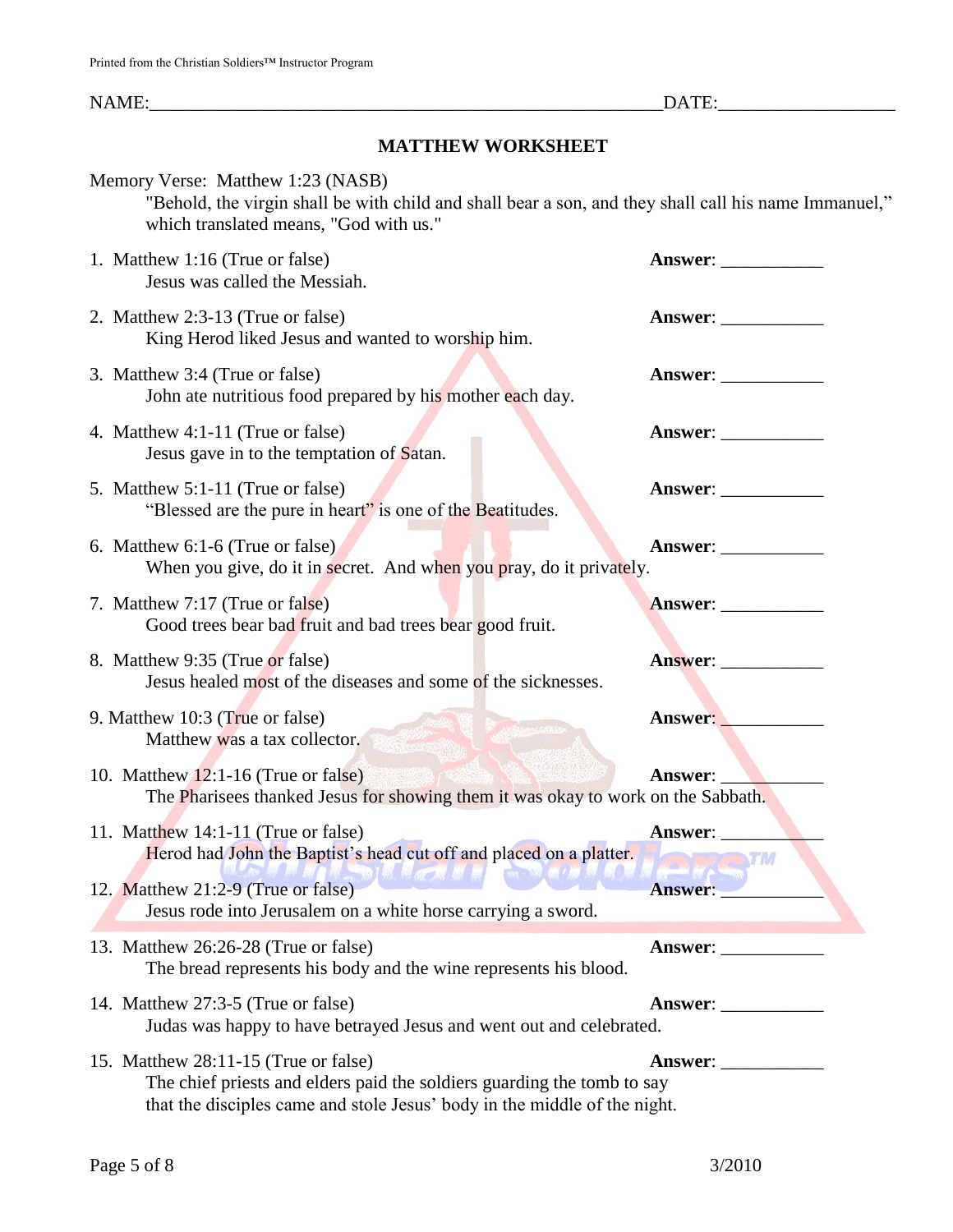NAME:\_\_\_\_\_\_\_\_\_\_\_\_\_\_\_\_\_\_\_\_\_\_\_\_\_\_\_\_\_\_\_\_\_\_\_\_\_\_\_\_\_\_\_\_\_\_\_\_\_\_\_\_\_\_\_DATE:\_\_\_\_\_\_\_\_\_\_\_\_\_\_\_\_\_\_\_

# **MARK WORKSHEET**

| Memory verse: Mark 10:15 (NIV)<br>I tell you the truth, anyone who will not receive the kingdom of God like a little child will never<br>enter it."                                                                                  |  |  |  |  |  |  |
|--------------------------------------------------------------------------------------------------------------------------------------------------------------------------------------------------------------------------------------|--|--|--|--|--|--|
| 1. Mark 1:9-10                                                                                                                                                                                                                       |  |  |  |  |  |  |
| saw heaven being torn open and the spirit descended on him like a _____________.                                                                                                                                                     |  |  |  |  |  |  |
| 2. Mark 1:17                                                                                                                                                                                                                         |  |  |  |  |  |  |
| 3. Mark 2:17<br>"It is not the ____________ who need a doctor but the ________; I have not come to call the                                                                                                                          |  |  |  |  |  |  |
| $\frac{1}{2}$ , but sinners."                                                                                                                                                                                                        |  |  |  |  |  |  |
| 4. Mark 5:34<br><b>Example 2018 has</b> you. Go in peace and be freed from<br>"Daughter, your<br>your suffering."                                                                                                                    |  |  |  |  |  |  |
| 5. Mark 7:10<br>For Moses said "<br>your father and mother."                                                                                                                                                                         |  |  |  |  |  |  |
| 6. Mark 7:20-23<br>"What comes out of a man makes him _______________________. For from within, out of mans hearts,                                                                                                                  |  |  |  |  |  |  |
|                                                                                                                                                                                                                                      |  |  |  |  |  |  |
| <b>The Committee of the Committee of the Committee of the Committee of the Committee of the Committee of the Committee of the Committee of the Committee of the Committee of the Committee of the Committee of the Committee of </b> |  |  |  |  |  |  |
|                                                                                                                                                                                                                                      |  |  |  |  |  |  |
| and folly. All these evils come from inside and make a man unclean."                                                                                                                                                                 |  |  |  |  |  |  |
| 7. Mark 8:29<br>"But what about you?" he asked. "Who do you say I am?" Peter answered, "You are the<br><b>TY ASTER</b>                                                                                                               |  |  |  |  |  |  |
| 8. Mark 12:10                                                                                                                                                                                                                        |  |  |  |  |  |  |
| ,,<br>"The stone the builders rejected has become the __________________.                                                                                                                                                            |  |  |  |  |  |  |
| 9. Mark 15:17<br>and set it on Him.                                                                                                                                                                                                  |  |  |  |  |  |  |
| 10. Mark 16:6<br>who was crucified. He has _____________.                                                                                                                                                                            |  |  |  |  |  |  |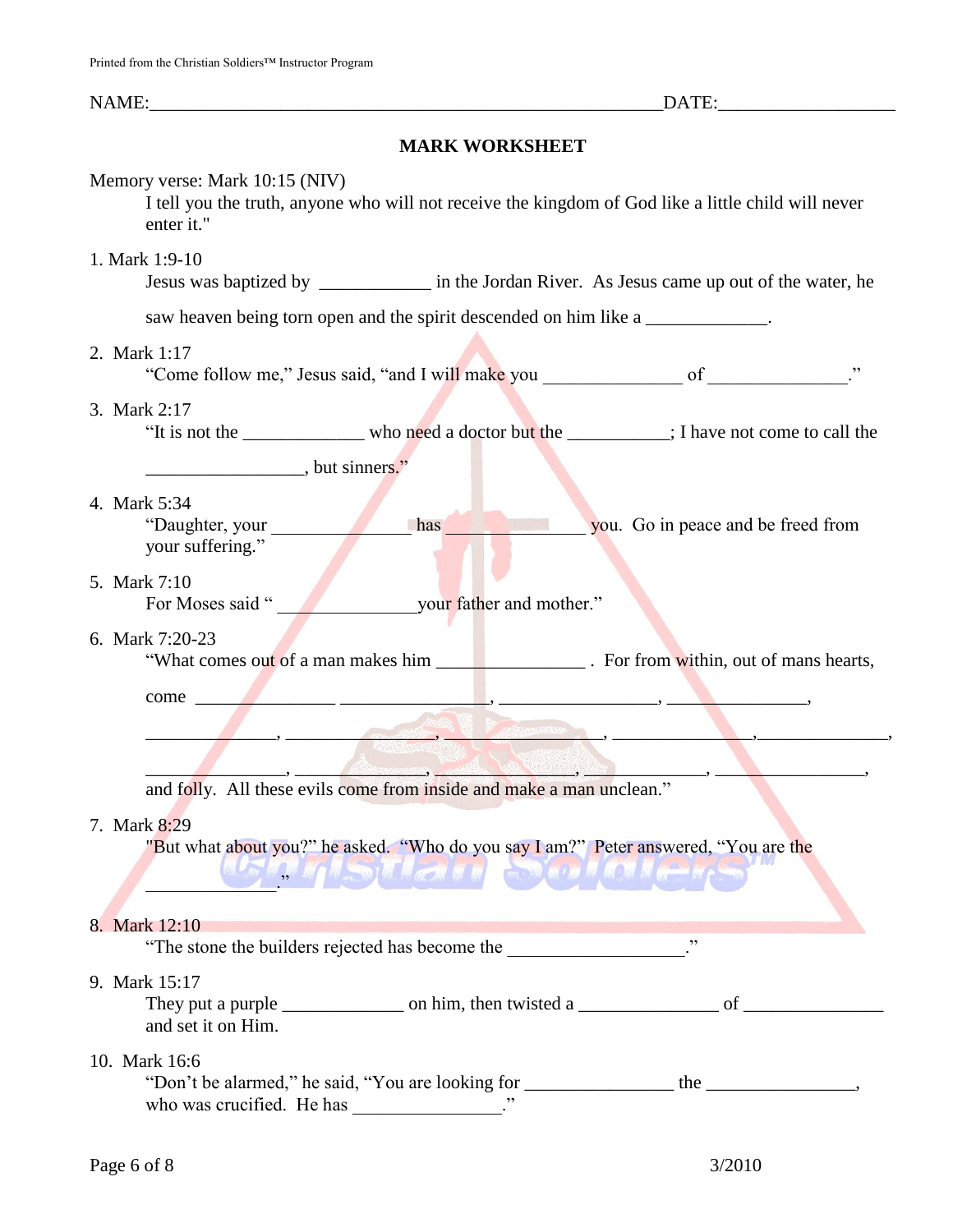### NAME:\_\_\_\_\_\_\_\_\_\_\_\_\_\_\_\_\_\_\_\_\_\_\_\_\_\_\_\_\_\_\_\_\_\_\_\_\_\_\_\_\_\_\_\_\_\_\_\_\_\_\_\_\_\_\_DATE:\_\_\_\_\_\_\_\_\_\_\_\_\_\_\_\_\_\_\_

### **LUKE WORKSHEET**

#### Memory verse: Luke 24:7 (NIV)

"The Son of Man must be delivered into the hands of sinful men, be crucified and on the third day be raised again."

The gospel of Luke places Jesus within the context of world history. He presents Jesus and the church as the fulfillment of the history of salvation.

#### 1. Luke 2:11

| $\frac{1}{2}$ the $\frac{1}{2}$ in the $\frac{1}{2}$ in the $\frac{1}{2}$ in the $\frac{1}{2}$ in the $\frac{1}{2}$ in the $\frac{1}{2}$ in the $\frac{1}{2}$ in the $\frac{1}{2}$ in the $\frac{1}{2}$ in the $\frac{1}{2}$ in the $\frac{1}{2}$ in the $\frac{1}{2}$ in the $\frac$ |     |     |
|---------------------------------------------------------------------------------------------------------------------------------------------------------------------------------------------------------------------------------------------------------------------------------------|-----|-----|
| 2. Luke 2:49                                                                                                                                                                                                                                                                          |     |     |
|                                                                                                                                                                                                                                                                                       |     |     |
|                                                                                                                                                                                                                                                                                       |     |     |
| 3. Luke 4:8                                                                                                                                                                                                                                                                           |     |     |
| 4. Luke 5:31<br>"I have not come to call the                                                                                                                                                                                                                                          | but | , 2 |
| 5. Luke 6:31                                                                                                                                                                                                                                                                          |     |     |
| "Do to others as you would have do to<br>6. Luke 7:48                                                                                                                                                                                                                                 |     |     |
|                                                                                                                                                                                                                                                                                       |     |     |
| 7. Luke 8:50<br>"Don't be afraid; Just _____________________, and she will be                                                                                                                                                                                                         |     |     |
| 8. Luke 23:34                                                                                                                                                                                                                                                                         |     | , 2 |
| "Father them, for they do not know what they are                                                                                                                                                                                                                                      |     |     |
| 9. Luke 23:46<br>Jesus called out with a loud voice, "Father, into your hands I                                                                                                                                                                                                       |     | my  |
| 10. Luke 24:5-6                                                                                                                                                                                                                                                                       |     |     |
|                                                                                                                                                                                                                                                                                       |     |     |
| $\mathsf{I}^{\mathsf{v}}$                                                                                                                                                                                                                                                             |     |     |